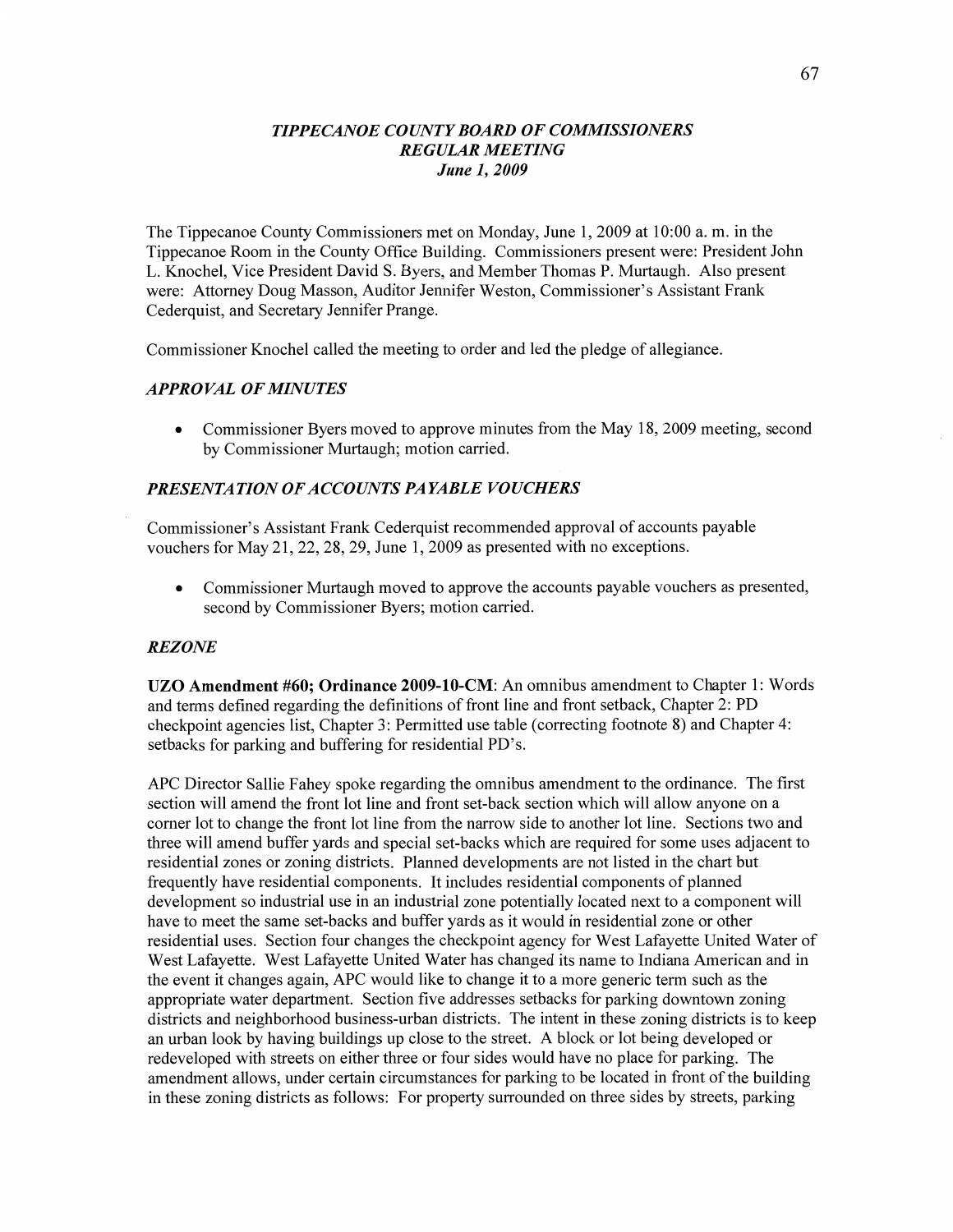can be located between the building and one of the adjoining streets. For property surrounded on four sides or more with streets, the parking can be located between the building and two of the adjoining streets rights-of-way. Section six addresses footnote eight which is applied to some uses appropriately but was listed as applying to wholesale trade both durable goods and nondurable goods. Those uses are not permitted in the **zones** which footnote eight applies and should be removed, The amendments have been through the ordinance committee and the plan commission voted on May 20, 2009 13-yes O-no to recommend approval of these amendments to all six jurisdictions.

**0** Commissioner Byers moved to approve UZO Amendment #60; Ordinance 2009-10-CM, second by Commissioner Murtaugh; motion carried.

Auditor Weston recorded the vote:

| <b>Byers</b> | Yes |
|--------------|-----|
| Knochel      | Yes |
| Murtaugh     | Yes |

Ordinance 2009-10-CM passes 3-0.

# *HIGHWAY* **—** *Opal Kuhl*

Bid Qpening

2009 Bridge Deck Patching

Jack Isom Construction Co.. **Inc.**  \$204,929.02

Wirtz & Yates, Inc. \$302,038.28

> **0** Commissioner Byers moved to take these bids under advisement, second by Commissioner Murtaugh; motion carried.

# *BUILDING COMMISSION* **—** Ken *Brown*

#### Robert Wallace Property Update

Zoning Officer Ken Brown reported the Robert Wallace property has been fillly sealed, but the truck remains on the property and as of today the lawn has not **been** mowed. He confirmed an engineer's report has not been provided to the Building Commission as of today.

Jeremy Duff from KJG Architecture spoke regarding the engineer's report for the Robert Wallace property. Mr. **Duff** reported KJG was contacted in February regarding the property in question and no further contact was made until last Thursday. He visited the property Friday afternoon and the confirmed the house has been gutted to the original framing with substantial improvements made including the floor structure. Improvements were also made on the outside of the home being sheathed with OSB, the roof re-sheathed with a new shingle roof. KJG agreed to meet with the commissioners today to confirm substantial improvements have been made since February and a walk-through will be performed before the final drywall is applied.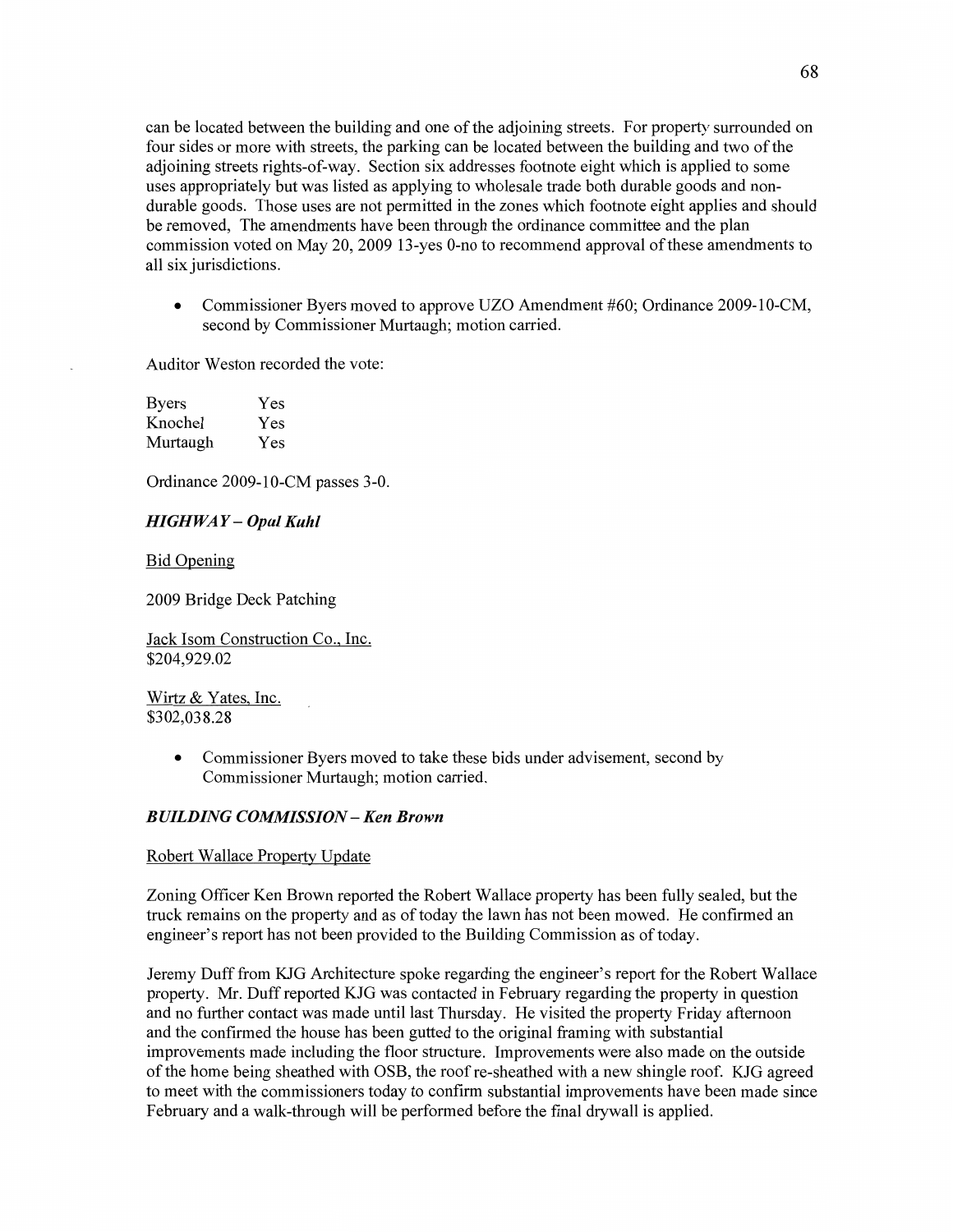Commissioner Knochel **asked** if the home is a hazard. Mr. Duff verified there is no floor sheathing and bare floor joist with a 3-foot deep crawl-space. He confirmed **a** final report will be completed and provided to the county.

Ray Luecke, contractor for Robert Wallace, confirmed he contacted the owner after the last meeting and advised him to mow the grass and remove the truck. As of Saturday, neither one had been touched. Mr. Luecke stated he will mow the lawn for the owner and notify Mr. Wallace again about the abandoned truck. He also stated the owner has a contract with an individual to remove the old **garage.** Mr. Brown confirmed the roof is collapsing on the garage but the main concern for the Building Commission is the house.

• Commissioner Murtaugh moved to extend the deadline for June 15, 2009 for the engineer's report and a property update, second by Commissioner Byers; motion carried.

#### *2010 SALARY OPTIONS*

Auditor Jennifer Weston presented options to the commissioners regarding salary increases for 2010. Several scenarios were calculated in an effort to provide different options. She reported there is a mandatory 25% increase from PERF in 2010. As she calculated the different options, she considered the full charts at market value as presented by Waggoner, Irwin, and Scheele last summer.

### **Compensation Options** for **2010 Budget Tippecanoe County General Fund**

|                                                  | Incremental Costs   |
|--------------------------------------------------|---------------------|
| PERF .25% increase (6.75 to 7.0)                 | \$45,000            |
| WIS 2008 recommendation                          |                     |
| Full market charts                               | $$1,460,128*$       |
| 50% market                                       | \$730,472           |
| Flat Amount (one time, not added to base salary) |                     |
| Flat $$500 - a11$                                | \$248,500           |
| Flat \$500 – market only                         | \$150,500           |
| Flat $$500$ – frozen only                        | \$77,500            |
| Flat $$500$ – elected/chief dep                  | \$<br>9,500         |
| Percentage added to base market level salary     |                     |
| $1\%$ - all                                      | \$181,583           |
| 1% - market only                                 | \$113,583           |
| 1% - frozen only                                 | \$58,305            |
| 1% - elected/chief dep                           | \$9,695             |
| \$500 added to base salary                       | \$180,000-\$250,000 |
| Range of .7% to 2.0%                             |                     |
| Notes:                                           |                     |
| Longevities not calculated in scenarios          |                     |
| PD & Probation frozen per State 2009             |                     |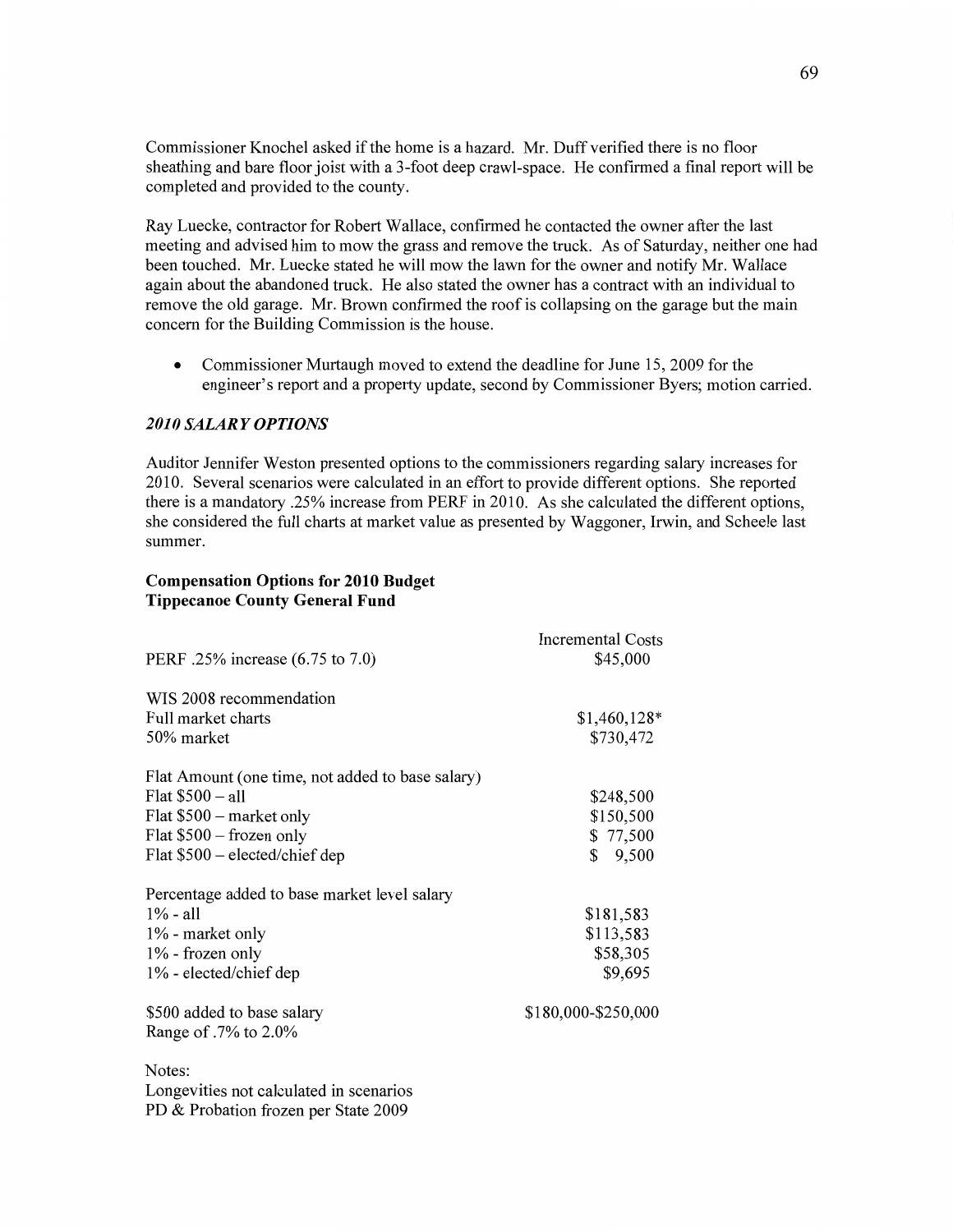PD & Probation included in flat value calc, not in **%**  All **vacant** positions accounted for Total represents General **Fund** only

| *Breakdown by Classification:            |             |
|------------------------------------------|-------------|
| LTC (Labor, Trades, Crafts)              | \$112,806   |
| PAT (Professional, Admin, Technological) | \$308,436   |
| COMOT (Clerical, Office Machinery)       | \$554,759   |
| POLE (Police, Law Enforcement)           | \$414,766   |
| SO (Special Occupation)                  | \$56,757    |
| <b>EXEC</b> (Executive)                  | 5,869<br>S. |
| Deputies (Sheriff – Merit)               | 6,735       |
| Total to Market                          | \$1,460,128 |

**0** Commissioner Murtaugh **moved** to take the salary options under advisement, second by Commissioner Byers; **motion** carried.

### *GRANTS* **—** *Laurie Wilson*

Grant Coordinator Laurie Wilson requested permission to accept a grant for \$550,000 fiom the Department of Homeland Security. District 4 will receive funds to purchase equipment, provide training and develop a district-wide communication plan.

**0** Commissioner Murtaugh moved to accept the grant for the Department of **Homeland**  Security for \$550,000, second by Commissioner Byers; motion carried.

Permission was requested to apply for a grant from Office of Juvenile Justice Delinquency Prevention (OJIDP) mentoring grant.

**0** Commissioner Byers moved to grant permission to apply for the **grant** as presented, second by Commissioner Murtaugh; motion carried.

Ms. Wilson also reported the county only received 60% of a Department of Justice grant which would be used to hire **a** full-time employee. Without total funding, it was decided to start a Saturday school through the summer to reduce truancy and serve children with special needs.

# *APPOINTMENT* T0 *REGION 4 WORKFORCE BOARD*

**0** Commissioner Murtaugh moved to appoint Randy Vernon to the Region 4 Workforce Board, second by Commissioner Byers; motion carried.

#### *APPOINTMENT T 0 ROMNE Y REGIONAL SEWER DISTRICT BOARD*

**0** Commissioner Byers moved to appoint Laurie Wilson to the Romney Regional Sewer District Board, second by Commissioner Murtaugh; motion carried.

### *UNFINISHED/NEW BUSINESS*

None